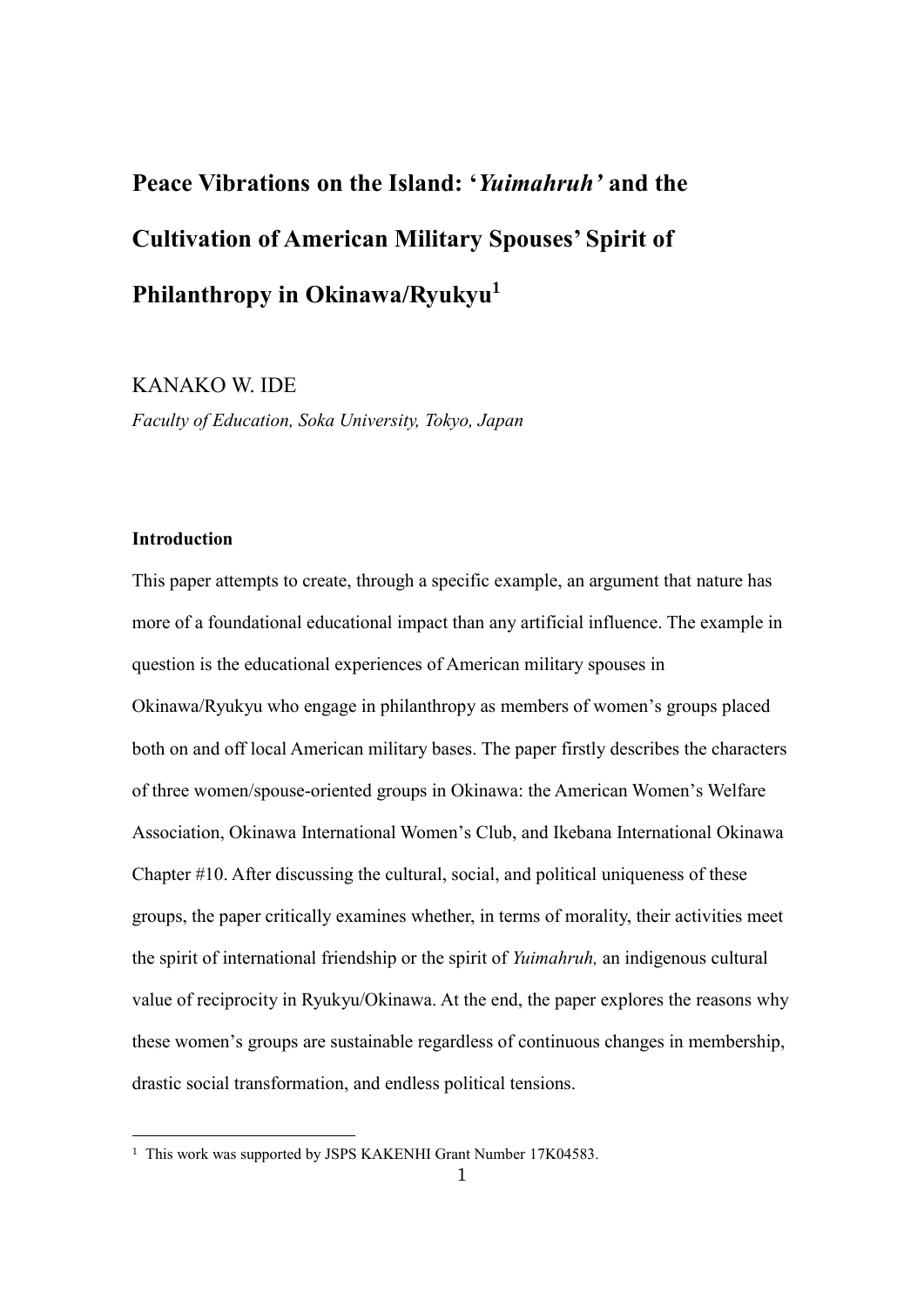# **Women's Groups & Women's Philanthropy: A Way to View the World of Okinawa/Ryukyu**

Etsujiro Miyagi (1992), a historian and journalist of American occupation in Okinawa/Ryukyu, divides the period of American occupation from 1945-1972 into four different periods, along the lines of cultural policy: 1945-1948, 1949-1957, 1958-1964, and 1965-1972 (p. 47-50). Miyagi calls 1949-1957 the time of completion of the rule, because various cultural and educational policies were activated during that period (p. 50-55). For instance, both the Government and Relief in Occupied Areas Fund (the predecessor of the Fulbright scholarships) and the U.S. Army scholarship program started in Okinawa/Ryukyu in 1949. Ryukyu University was founded in 1950. Five of The Ryukyuan-American Cultural Centers were opened, both in the main Okinawa Island and in the remote islands, in 1951 and 1952. The Plaza Housing Shopping Center, an American department store and mall, was opened in 1949. International Social Service Okinawa (ISSO) was also organized by the end of the period, and officially established in 1958.

During that time period, a number of women's clubs associated with the American military (mostly wives' clubs) were also formed in Okinawa/Ryukyu. The United States Civil Administration of the Ryukyu Islands (USCAR) women's club was recognized as the most sophisticated women's club in the area at that time. Due to reversion in 1972, some of these clubs, including USCAR women's club, were terminated, but others remain active to this day. This paper introduces three major women-oriented groups which were all formed during the occupation period and which are still active in contemporary Okinawa/Ryukyu. These three groups often share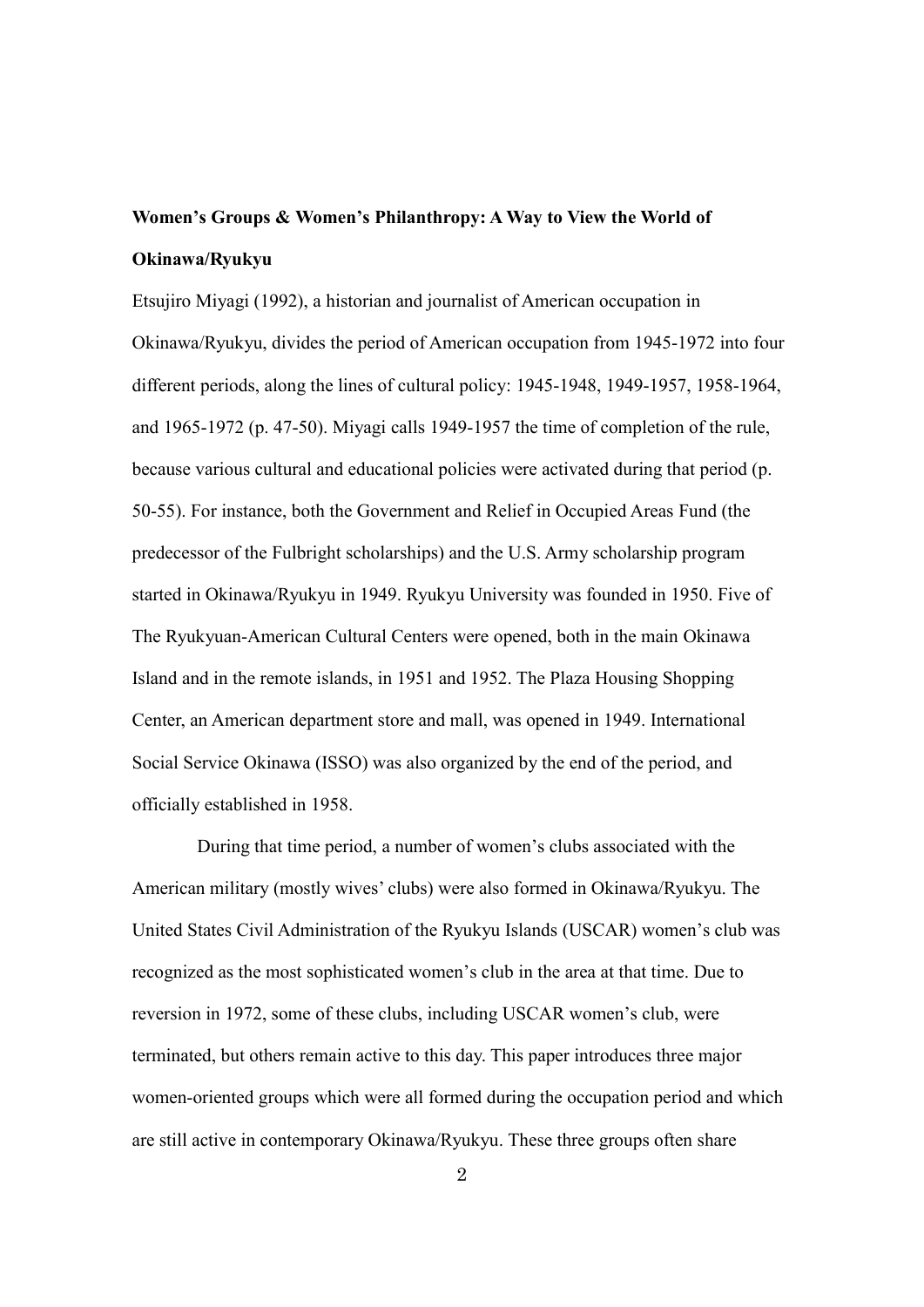members and they support and attend the major events each other. None of the group sets up the official "office." None of the group has Wilipedia page, either. They communicate each other via the webpage, facebook, messenger, email, or cellphone in between taking care of their family and works.

#### *American Women's Welfare Association (AWWA)*

The American Women's Welfare Association (AWWA) is a philanthropic military spouse group in Okinawa. AWWA is currently formed by five American military spouse clubs in Okinawa (Army, Navy, Air Force, Marine, and Enlisted). Although AWWA is a volunteer group, the top position of AWWA traditionally has been held by the spouse of Okinawa's top American military commander. AWWA was formed in 1972, the year of reversion. However, according to the oral history shared among members, the predecessor of the present AWWA was established in 1952 as the Ryukyu American Welfare Council under American Military rule. Written records about the military spouse clubs' various social services date back to the 1940s. According to the consistency of the historical records, AWWA seems to have been shaped by the process of political and military transformations during the time post-reversion, because the reversion transformed not only the structure of the governance of Okinawa/Ryukyu from USCAR to the Japanese government, but also the structure of the American military in Okinawa from Army-oriented Ryukyu Command Headquarters (RYCOM) to Marine Corps Base Camp Smedley D. Butler (Camp Butler). The main American military base in Okinawa became a Marine base, instead of an Army base, in 1975, and the top American military commander in Okinawa became a Marine after reversion. Accordingly, the Fort Buckner Women's Club, the Army officers'spouse club of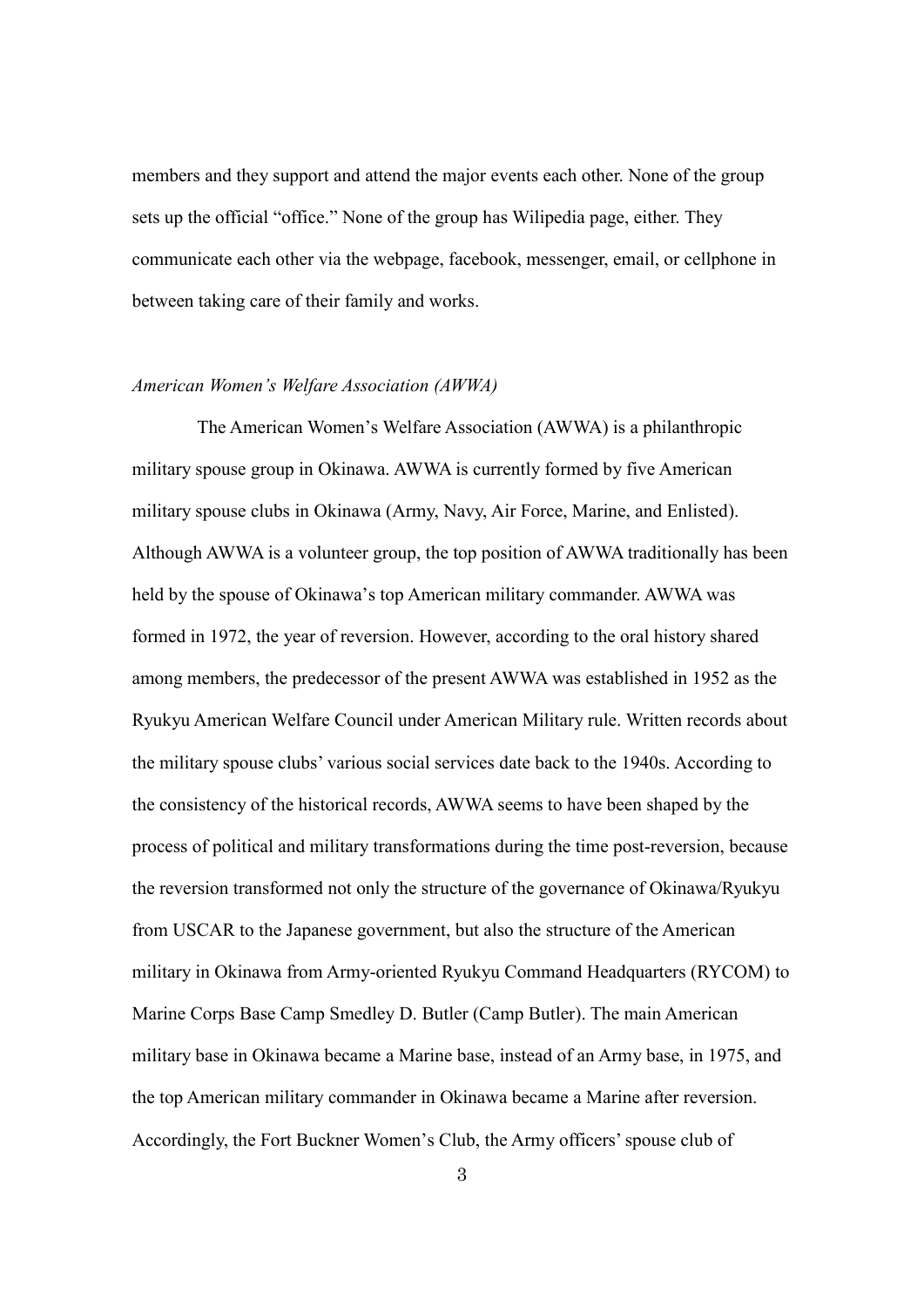Ryukyu/Okinawa, was the biggest military spouse club until reversion, but the Marine Officers' Spouses' Club of Okinawa became the biggest military spouse's club after.

In 2018, each AWWA military spouse club operates a gift shop on a military base except the Army (the Army on Okinawa Gift Shop on Camp Torii closed in spring 2018). The Marine Gift Shop: Island Treasures on Camp Foster is operated by the volunteers of the Marine Officers' Spouses' Club of Okinawa and associates. Fleet Gift Shop by the Naval Officers' Spouses' Club of Okinawa is located on Camp Shields. The Kadena Air base has the Kadena Gift Corner by Kadena Officers' Spouses' Club and the Kadena Thrift Store by Okinawa Enlisted Spouses' Club. Since the gift shops are located on base, their currency is USD. The products in the gift shops are local, international, new and second hand. The Marine Gift Shop sells various products such as tableware, toys, clothes, fabrics, and interiors, and home decoration goods shipped from Vietnam, Thailand, Hong Kong, and the Philippines as well as local Okinawan and Japanese products such as contemporary local artists' works, jewelry, Asian style antique furniture, and secondhand kimonos. These gift shops are well known in the American military community of Okinawa. On sale days like the summer Christmas sale or the first sale day for new shipments, shoppers can often be found waiting in line before opening. The profits from the gift shops are AWWA's philanthropy funding.<sup>2</sup>

#### *Okinawa International Women's Club (OIWC)*

1

Okinawa International Women's Club (OIWC) is a non-profit women's social club established in 1954. OIWC's mission statement is "to provide opportunity for

<sup>2</sup> Not all profits go to AWWA. For instance, Marine Officers' Spouses' Club engages independent philanthropy with some of profits by the Marine gift shop.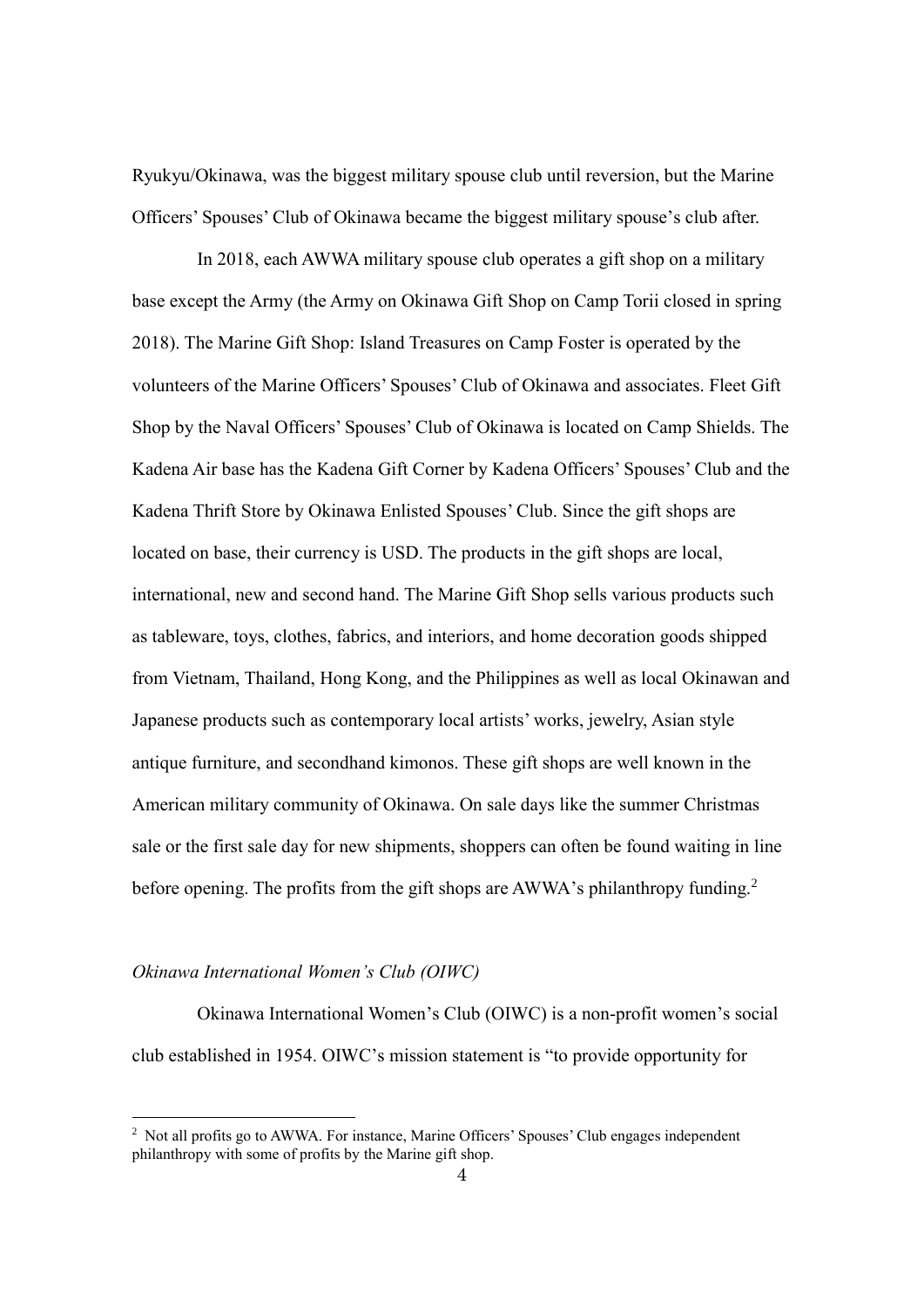International Friendship through social contacts and to further intellectual, cultural and welfare interests in the community."<sup>3</sup> Since "International Friendship" is presumed to be friendship between American and Okinawan/Japanese, half of OIWC members are classified as Japanese/Okinawan and the other half as American. In addition, OIWC is bilingual and uses either USD or JPY currency depending on the character of the events, but follows the American school calendar, starting in September and ending in June. The president of OIWC is usually selected from the American side one year and the Japanese/Okinawan side the next. In addition to a monthly luncheon for all OIWC members, OIWC plans various small cultural group activities such as cooking classes, site-seeing trips, and home parties. Members of OIWC are socially presumed to be either "housewives" or "leisured women," because most OIWC activities are scheduled on weekdays, and the monthly luncheon is held at resort hotels or officers' clubs on base.

As described above, since OIWC is a women's social and cultural group, members having fun together is its highest value. However, OIWC encourages the members to engage in welfare activities as well. OIWC usually provides some social welfare activities such as small group visitations to hospices, nursing homes, and child welfare institutions, which means that OIWC engages in some form of welfare activity for Okinawa/Ryukyu society every month. In addition, OIWC makes welfare donations out of the earnings from their various cultural activities and social events at the end of the year. For instance, in 2018, eleven social welfare groups, such as shelters for animals, children, and mothers, received their requested items (such as air conditioners, electric appliances and devices, music instruments, and furniture) from OIWC.

<sup>3</sup> Se[e https://oiwc.weebly.com/](https://oiwc.weebly.com/) Constitution and By-Laws of The Okinawa International Women's Club.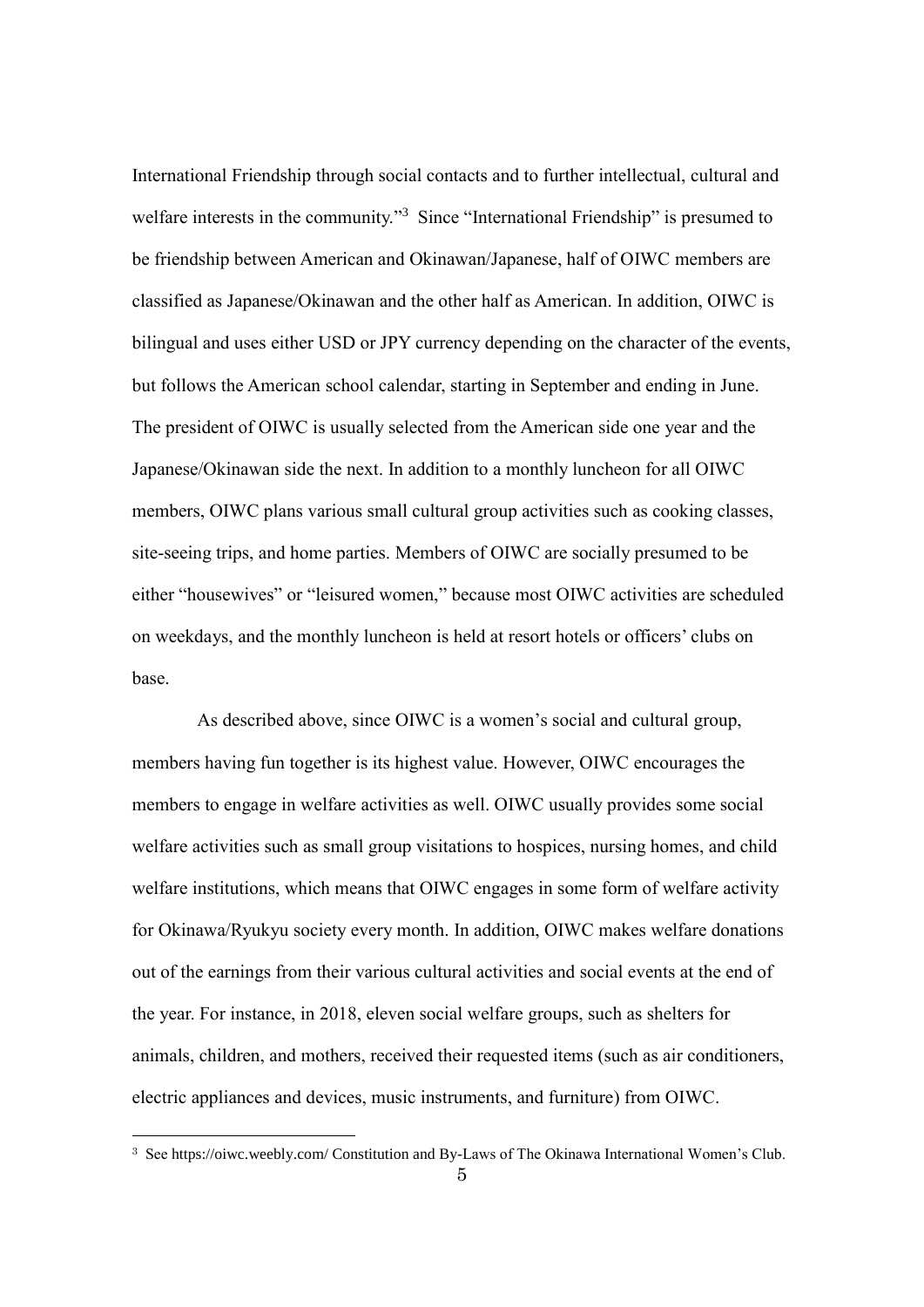#### *Ikebana International, Okinawa Chapter #10 (IIOC)*

Ikebana International was established in 1956 in Tokyo by an American woman as a non-profit international cultural organization of Japanese-style flower arrangement. The motto of Ikebana International is "friendship through flowers". Ikebana International's exhibition, held every five years, gathers attendees from all over the world, but most of its activities are geographically divided by chapter, numbered by the order of the foundation. For instance, Tokyo is the founding chapter and Washington D.C. is the first chapter.

Ikebana International Okinawa Chapter (IIOC) was organized in 1957 as the 10th out of what is now 165 chapters all over the world. However, Ikebana seemed to have been regarded and practiced by American military associates even before the establishment of IIOC, given the number of photos of formal/informal events held for American military in Ryukyu/Okinawa taken in the 1950s that have Ikebana flower arrangement decorations. Today, most IIOC members are upper to upper middle class local Okinawan/Japanese women. However, IIOC has been practicing unique interactions with American military spouses. The spouse of the top American military commander in Okinawa usually takes Ikebana lessons as well as receiving the IIOC advisory position, because IIOC has been continuously providing Ikebana lessons to military spouses and associates on the base for sixty years. At its peak, thirteen lessons were provided on base per week, although in 2018 the number of weekly lessons was down to just two.

IIOC usually holds a charity Ikebana exhibition every year, engaging corresponding philanthropic activities. In 2018, IIOC contributed to the establishment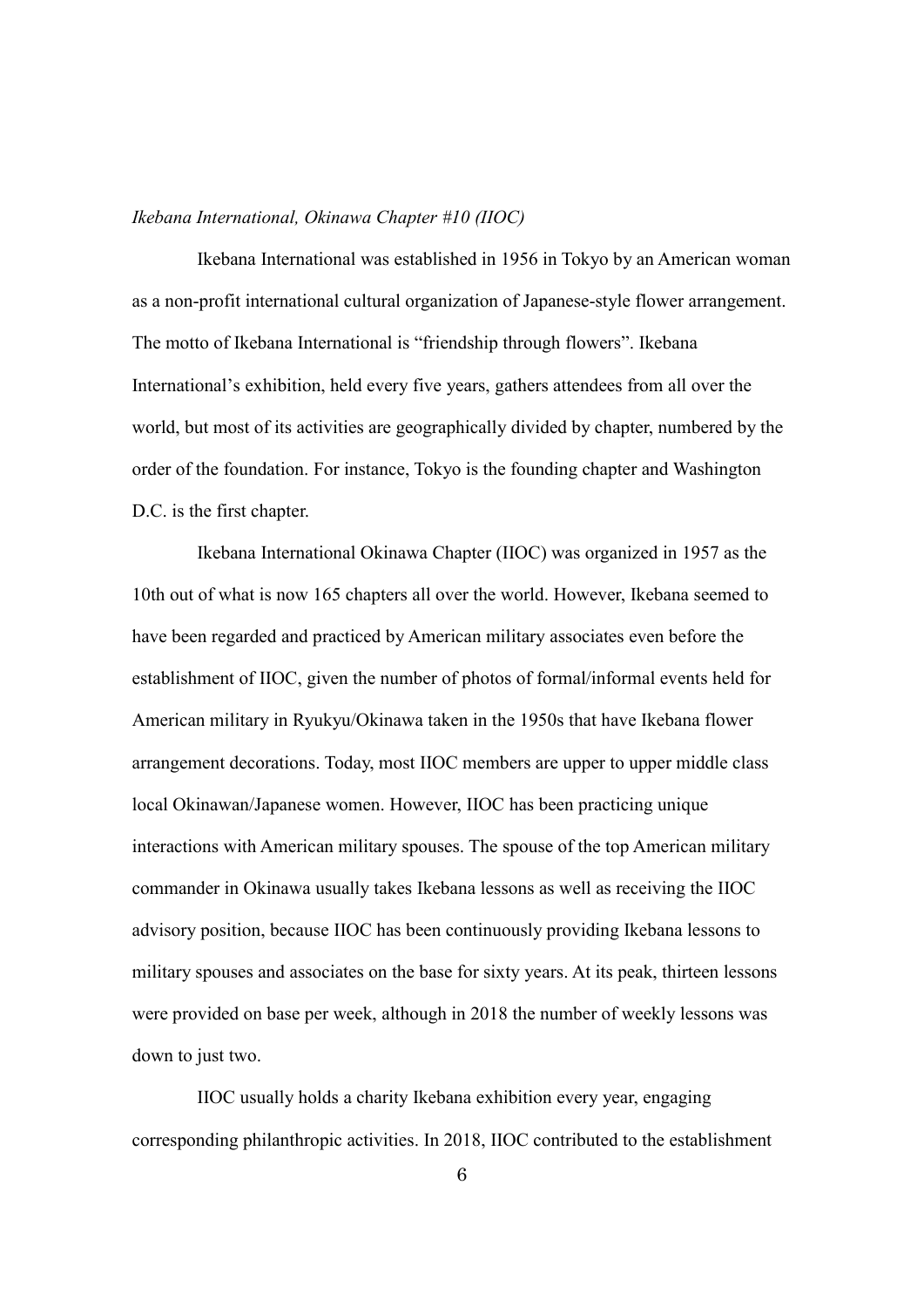of a cultural center in Hawaii to commemorate Okinawan/Japanese-

Hawaiian/Americans who donated goats to save Okinawa from serious food shortages right after World War II.

#### **Comparison/ Summary**

Miyagi evaluates that the impact of the American occupation on Okinawa/Ryukyu has two aspects: inhumanity and humanity (1982). The establishments of AWWA, OIWC, and IIOC and their social contributions were the reflection of the occupation's humanity. As AWWA is an integration of the American military spouses' groups, AWWA is inseparable from the American military in Ryukyu/Okinawa. The longterm philanthropy engaged in by AWWA more or less has taken the role of a fortress, defending the American occupation of Okinawa/Ryukyu with a moral vindication that America is here for protecting, rescuing, and democratizing Ryukyu/Okinawa. On the other hand, OIWC has taken a more relaxed approach by emphasizing the creation of fun memories amongst female friends. Instead of totally devoting itself to social service by taking a donor role like AWWA, OIWC expects members to learn each others' cultures, like a gift exchange. To contrast the two, the goal of AWWA is philanthropy, but the goal of OIWC is joy. For OIWC, philanthropy is rather the outcome of joy. Like OIWC, IIOC's purpose is to share joy through Ikebana lessons. Philanthropy is secondary to the development of Ikebana skills and techniques. On the other hand, unlike AWWA, Japanese/Okinawans take a giver role, because they provide an art education for Americans, teaching the knowledge of Ikebana and helping them to acquire Ikebana techniques.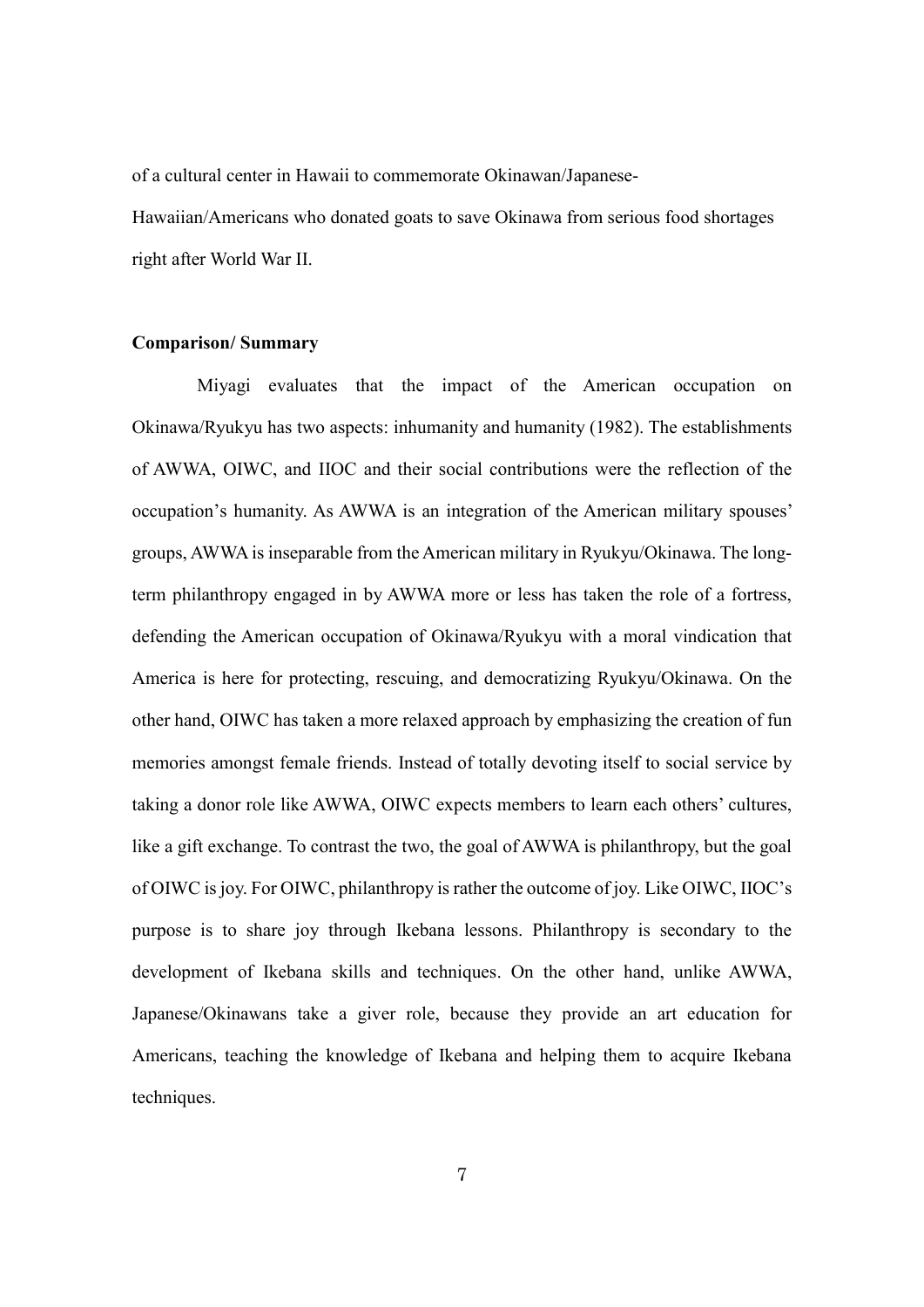Each group has different ways of making a balance between the communities on and off the military base. The balance for AWWA is made through the division of its donations. AWWA donates half of its funding to social welfare and educational support for the on base community, and the other half to social welfare and educational support for communities off base. However, the balance for OIWC requires human resources, language, currency, and venues to hold events. Unlike OIWC or AWWA, the balance for IIOC involves the equal influence of flowers. IIOC assumes that regardless of whether its members are on base Americans or off base Okinawan/Japanese, housewives and dependents share a similar responsibility to their family members, and having Ikebana in their homes contributes to the quality of their family life. For instance, in 1970, during a riot against an American military base by local Okinawans/Japanese, an Ikebana instructor broke through a picket line to teach her on base Ikebana classes. Okinawan/Japanese workers on base were on strike except Ikebana teachers. And, all Ikebana lessons were held as scheduled.

Today, each group is faced with different and similar challenges. The issue of group dynamics is always a challenge for any group, but relocation and mobility issues affect each group individually. AWWA membership changes continuously every year due to the relocation of members' husbands. At OIWC, American women change membership every year, while Okinawan/Japanese members stay the same. Some of OIWC's Okinawan/Japanese members are pioneer members of the establishment. IIOC has similar dynamics. Ikebana instructor membership is stable, but American students are continuously changing. However, for IIOC, membership mobility seems to be not as serious as any other groups. As an art education, continuous students' change is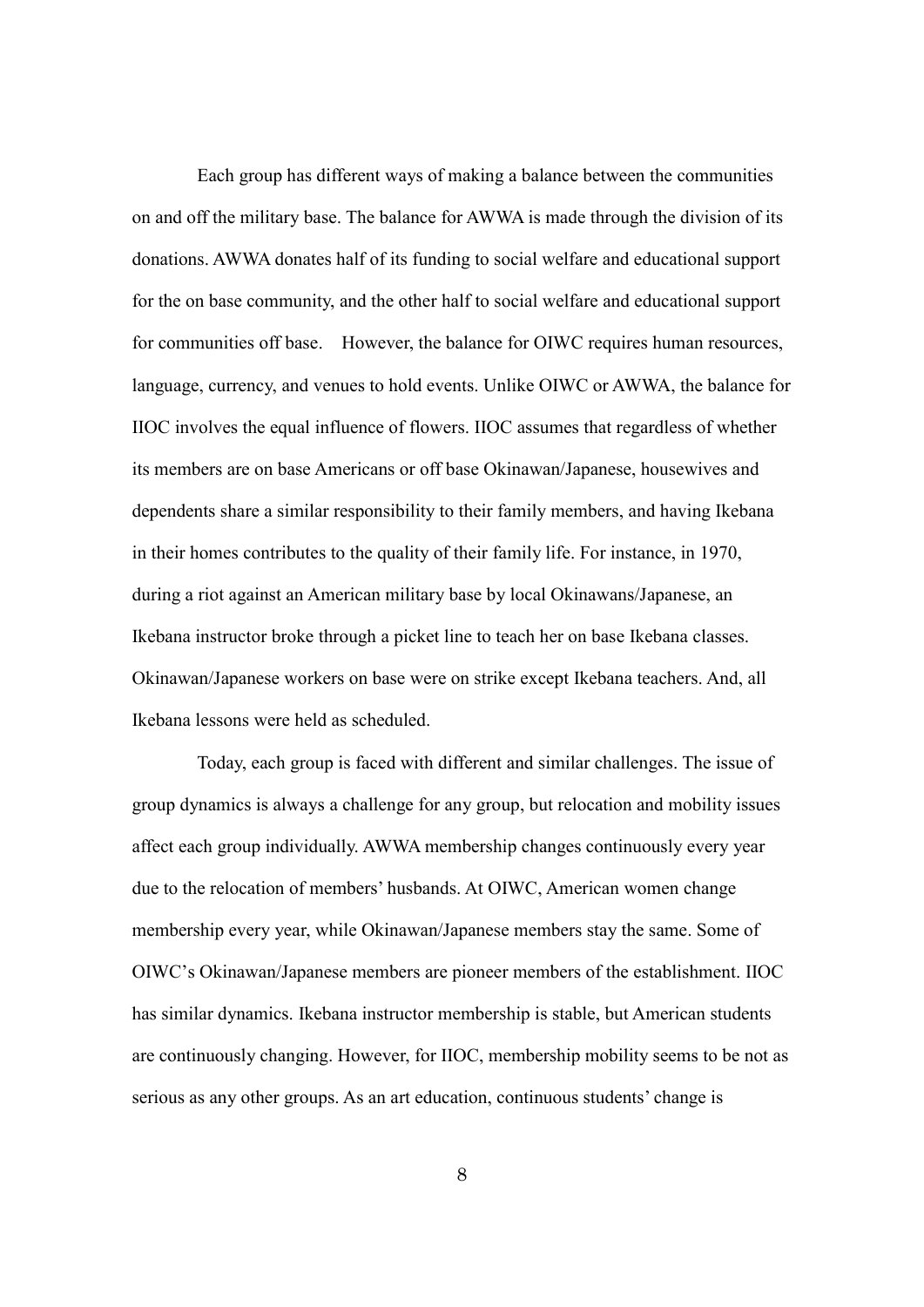expected in Ikebana lessons. Moreover, to solve the matter of relocation, Ikebana International was established and its chapters are all over the world.

AWWA is also facing issues of gender and social recognition. AWWA is about to change its name to American Welfare & Works Association to be more gendersensitive<sup>4</sup>, because social changes have led to more male American military spouses as househusbands in Okinawa. In addition, the group's name is relatively unknown in today's Japanese/Okinawa society even though the gift shops as well as AWWA are well known in American military community. As a result, applications from Japan/Okinawa are diminishing even though AWWA has funding. There are three reasons. First, the psychological sense of distance between on base and off base is getting wider as a result of reversion. Second, off base economic condition has been improved. Third, the separation of the class between those who need AWWA's welfare donations and those who do not, is getting wider in off base society.

OIWC is faced with the following issues. As a result of constant relocation for over sixty years, the generation gap between Okinawan/Japanese members and American members is impossible to ignore. Some of the youngest members on American side were those who just graduated from college, but the older members on Japanese side are pioneer. In addition, members' social status is a sensitive issue for OIWC. As a result of reversion and economic development, member recruitments are becoming more popular. For instance, while the American side recruits members from the spouses of officers and enlisted soldiers to maintain itself, the traditional members of the Japanese side expect officer's spouse status in order to become members on the

 $\overline{a}$ 

<sup>4</sup> See http://noscokinawa.com/awwa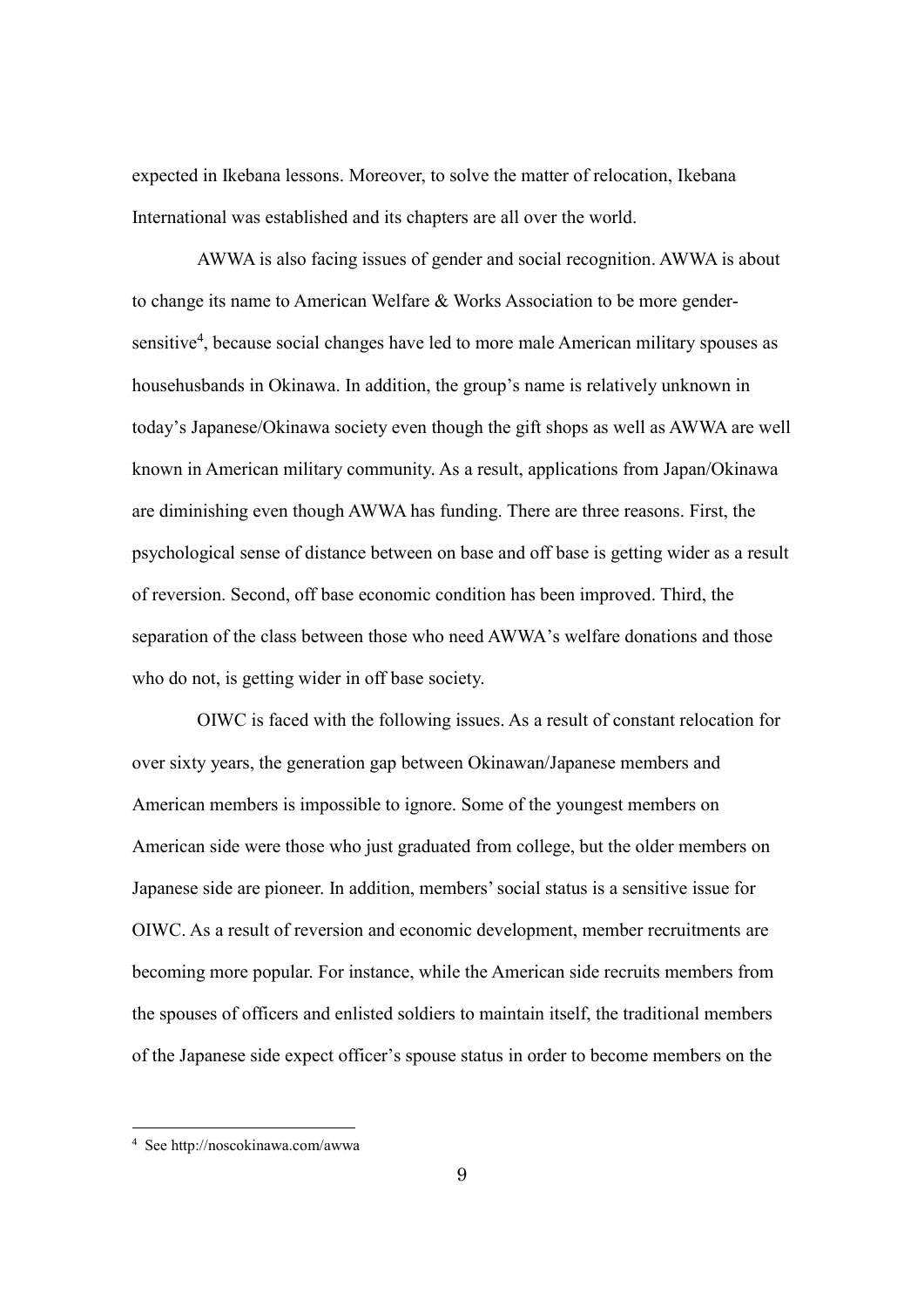American side and thereby to maintain OIWC's social status in Okinawa/Ryukyu. On the other hand, the Japanese/Okinawan side requires that new Japanese/Okinawan members have a certain social status as well as leisure time to participate in the activities, but it is falling behind the times because women's social participation has been developing outside of social class divisions. Moreover, the simplification of the classification between the American and Japanese sides is a contemporary issue. Racial diversity among American members and sexual diversity among all members are sensitive issues.

IIOC is faced with a decrease of Ikebana lessons and students on base. Due to lifestyle changes, fewer American military spouses and associates take Ikebana lessons today. However, IIOC seems to be more struggling to communicate, not with American military spouses but with mainland Japan. For instance, at the Ikebana International world exhibition held in Okinawa in 2017, IIOC experienced a cultural gap not with American members of IIOC, but with the members from the main island of Japan.

#### **Scientific Knowledge or Folk Knowledge**

AWWA, OIWC, and IIOC are the products of the American military occupation of Okinawa/Ryukyu and they still exist and are active even after reversion. How have AWWA, OIWC, and IIOC continued their practices for over forty-five years in spite of a continuously changing membership? Ken Toguchi (2017), a human geologist, distinguishes folk knowledge from scientific knowledge. Through researching human geography around the coral reefs of the Okinawa/Ryukyu islands, Toguchi discovered that fishery knowledge being shared among local Okinawan fisherman is different from the scientific information framed by topography and biology (p.229-254). Although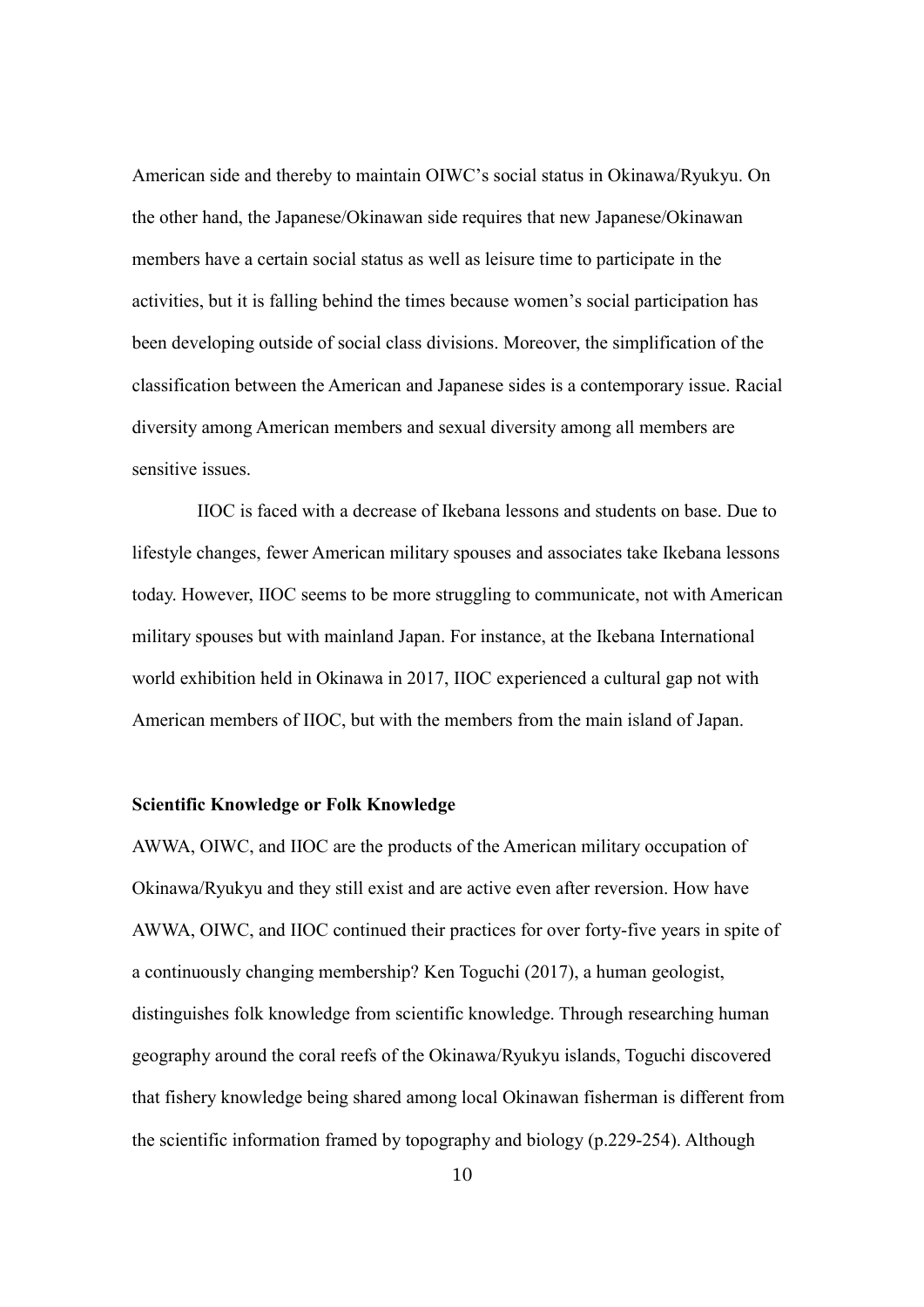women's philanthropy is not directly related to the corals or fishing, Toguchi's argument gives us a clue as to how to examine the essence of AWWA, OIWC, and IIOC.

AWWA, OIWC, and IIOC propose "International Friendship" as the reason for the existences of the groups. For instance, AWWA introduces itself by saying that "AWWA has forged a vital link between American military families and their Okinawan neighbors." <sup>5</sup> As noted previously, both OIWC and IIOC state international "friendship" in its constitution and in its motto. For instance, in its 55th anniversary yearbook, international friendship and world friendship are repeatedly mentioned, and the president of Ikebana International states, "Let's sow Ikebana International and 'Friendship through flowers' seeds for tomorrow, so that they bloom around the world" (Zhang, 2013, p. 2). International friendship seems to be achieved by AWWA, OIWC, and IIOC respectively. For instance, AWWA's "vital link" is visible in a gift from a lady at the nursing home for leprosy patients to AWWA members. She created a pair of shell art pieces, decorating each with the word "Friendship" in Chinese letters. One was gifted to AWWA and now hangs on the wall of the staff room in the Marine's Gift Shop. The other stayed at the nursing home and hangs on the wall in the community room. It is quite remarkable that American military spouse clubs have been making regular visitations and various supports to the nursing home for leprosy even before the formation of AWWA, because leprosy patients have been historically discriminated against in the societies of Japan, Okinawa and Ryukyu.

However, the matter of international friendship does not allow us to ignore the political debate over the existence of American military bases in Okinawa/Ryukyu

<sup>5</sup> See http://noscokinawa.com/awwa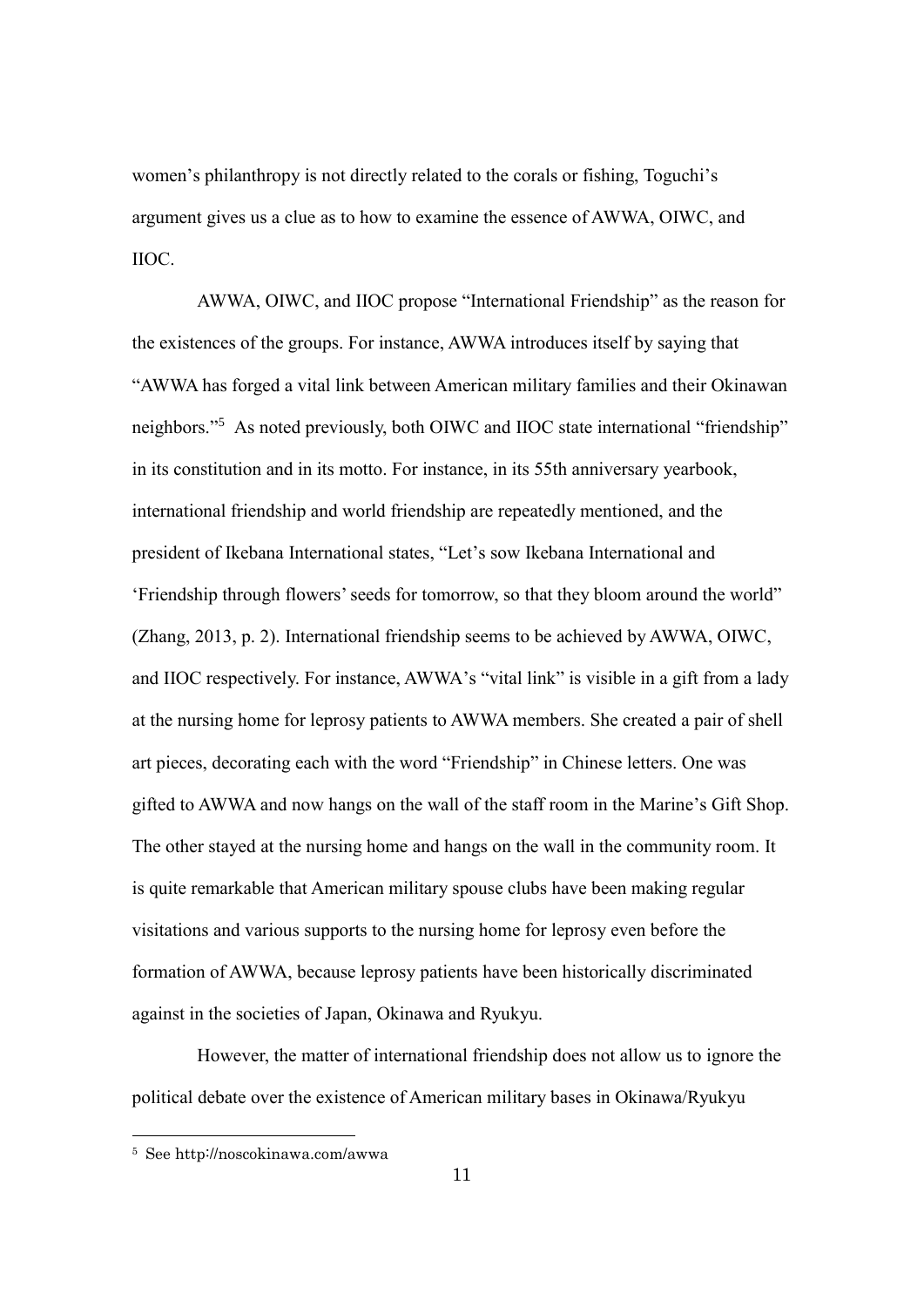because the phrase of "friendship" has been often used as a conventional phrase to justify and advertise the American military stationed in Japan/Okinawa/Ryukyu. For instance, "friendship festival" or "friendship day" is the open to the public events on the American bases in Japan.<sup>6</sup> The joint operation of American military in Japan for rescuing those Japanese victims and survivors suffered by the earthquake and tsunami in 2011 was also named "Operation Tomodachi (operation friends)." Friendly events and sincere rescue operations are good to have. However, the phrase of international "friendship" does not cancel out the history of the colonial power balance between local Okinawan/Japanese residents and the American military. For instance, *Cocktail Party*, a short novel written by Tatsuhiro Ohshiro (2018), sharply points out how impossible it is to achieve a literal "International Friendship" between American military personnel and local Okinawans, because one is the ruler and the other is the oppressed.

To these tough political questions, the women's groups are mute. It does not mean that they do not realize the inconsistency. Instead of having the resilience to explore the answer, women's groups rather take the position of "quietly fostering a relationship with the Okinawan community through charitable contributions, friendship, and community involvement."<sup>7</sup> Their quiet social contribution does not justify their services or it does not receive compliments or social recognition, but it protects their social engagements and it maintains their spirit of philanthropy healthy. Thus, the point at issue is how these women's groups have been able to quietly continue their philanthropy without sliding into political tensions or being caught by the norms of the

 $\overline{a}$ 

<sup>6</sup> See<https://yokotafss.com/ff-2018/> & https://www.navymwryokosuka.com/activity/9f7ea773-f8ae-4852-987a-e9f94bc94bc6

<sup>7</sup> See http://noscokinawa.com/awwa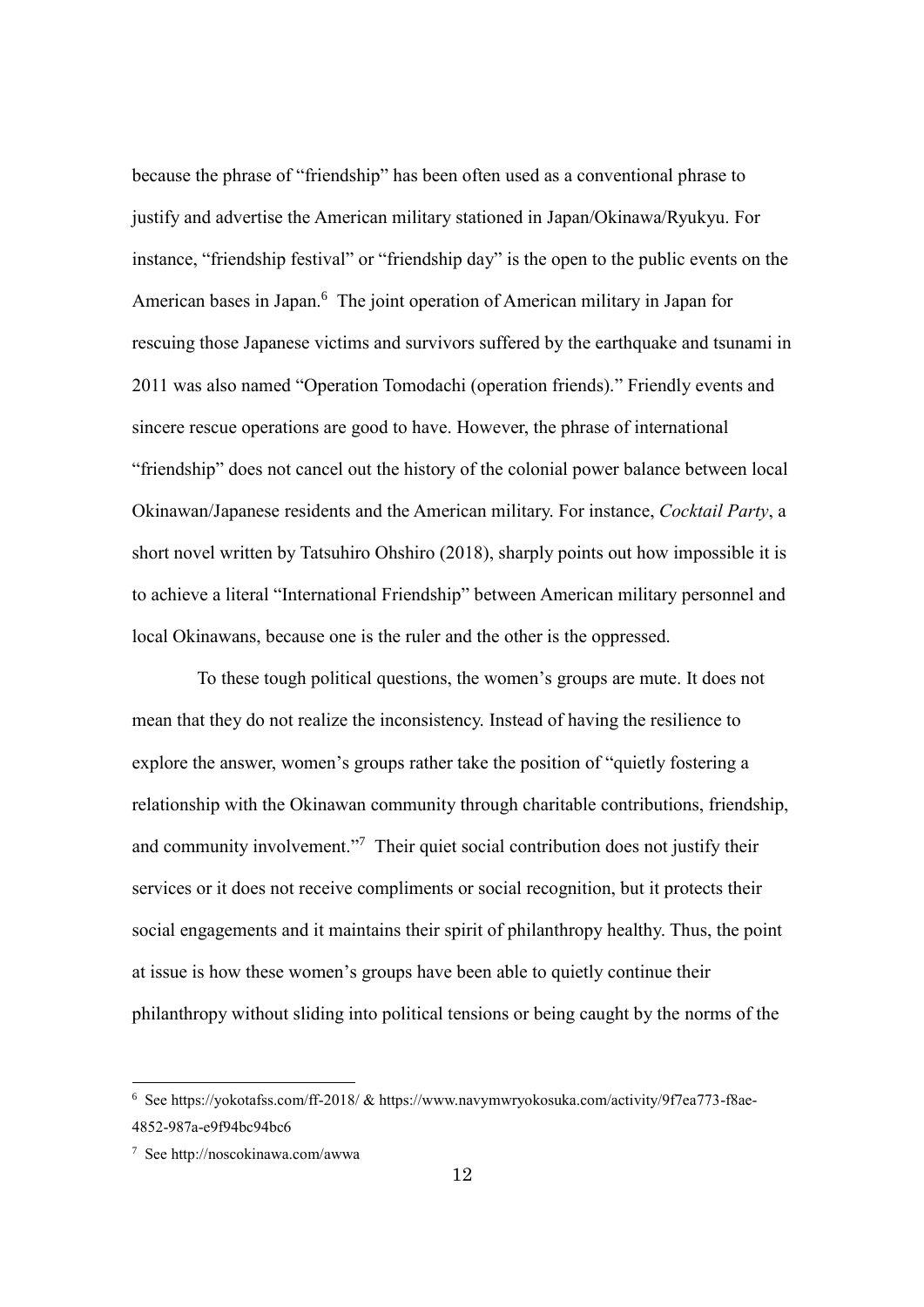economic market for over sixty years? How are the members of AWWA, OIWC, and IIOC able to engage in such time- and energy-consuming labors so quietly without the common religious faith?

#### **Conclusion: Nature and the Spirit of** *Yuimahruh*

Members of these women's groups both American military spouses and local Okinawan/Japanese sincerely tell me that engaging philanthropy in Okinawa/Ryukyu is so spiritually rewarding, cultivates their lives, and makes their life in Okinawa/Ryukyu meaningful and joyful. American military spouses also state that although American military stations are located in many places, the clubs and activities like AWWA, OIWC, and IIOC are only on Okinawa/Ryukyu. In fact, even though there are American military bases on the main island in Japan, AWWA, OIWC, or IIOC like women's clubs and activities do not exist. Thus, as a conclusion, this paper presumes the influence of the value of *Yuimahruh* as folk knowledge in Okinawa/Ryukyu that sustains women's philanthropy.

"*Yuimahruh*," a folkloric expression from the Okinawa/Ryukyu area, means reciprocity at the private level. "*Yui*" means providing/receiving labor without any duty/demand of reciprocity (Sakai, 2002, p. 50). "*Mahruh*" means circulation. It could be identifiable as a gift theory and a gift economy traditionally practiced in Okinawa/Ryukyu society. However, unlike the "the how of the gift" in Maori (Stewart, 2017) or the gift exchanges addressed in Mauss's gift theory (1990), "*Yuimahruh*" seems originally to have started as a practical necessity, a way of making tax payments. In the  $17<sup>th</sup>$  and  $18<sup>th</sup>$  centuries, each village in Okinawa/Ryukyu was identified as a unit of tax. In order to fulfill the duty, Okinawans in the village as well as a village and a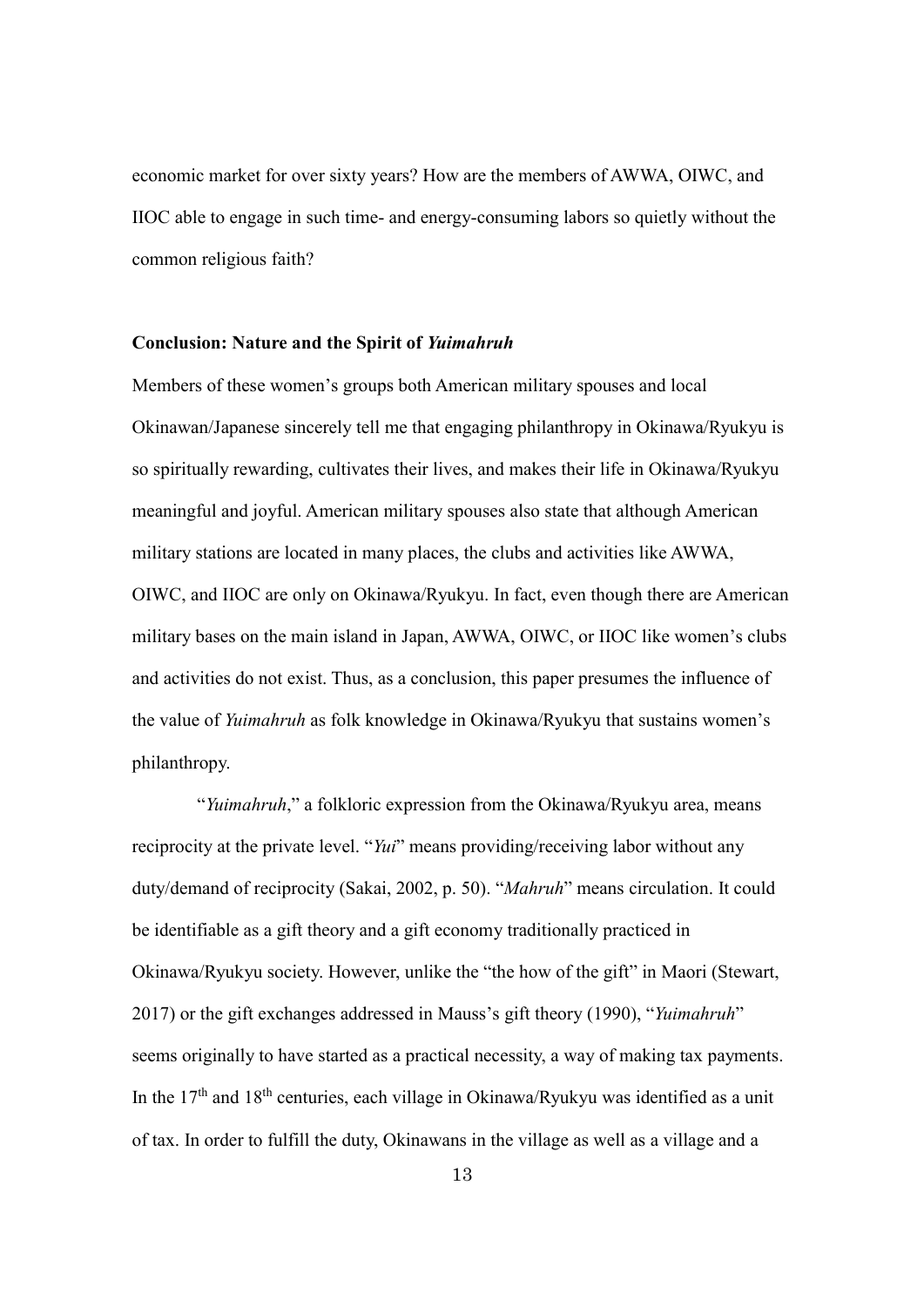village covered each other. "*Yuimahruh*" is also practiced among neighbors when they have scheduled reroofing or have to rebuild their houses after typhoons. The spirit of "*Yuimahruh*", the spirit of sharing these obligations, is understood in Okinawa today as the social norm, and that a way to fulfill social obligation is to share the burdens of the social welfare of the community. According to George H. Kerr, the spirit of "*Yuimahruh*" is deep in core of Okinawan/Ryukyuan identity because of the sense and quality of mutual support in its communities, the mutual financial support system created among migrated Okinawan/Ryukyuans in foreign countries in the  $20<sup>th</sup>$  century, and the remarkable mutual assistance among family, relatives, and friends (2014, p. 228-229). AWWA, OIWC, and IIOC practice a sort of "*Yuimahruh"* because they support other islanders without any public obligation but with a sense that they are living together on the island. Through this practice, they rather learn and acquire the spirit of "*Yuimahruh*" which is the way to connect with the nature of the island, because the spirit of "*Yuimahruh"* is the product of the Okinawa/Ryukyu islands. In other words, regardless of the native islanders or temporary residents, the nature of the Okinawa/Ryukyu islands requires that everyone be treated fairly and equally, because no one on the islands can avoid the Typhoons.

#### **Reference**

Kerr. H. G. (2014). *Okinawa: Simanshu no Rekisi* [Okinawa: The History of an Island people], (E. Yamaguchi, Trans.). Tokyo: Bensei Shuppan.

Mauss, M. (1990). *The Gift: The form and Reason for Exchange in Archaic Societies,*  (W. D. Halls, Trans). New York: W. W. Norton.